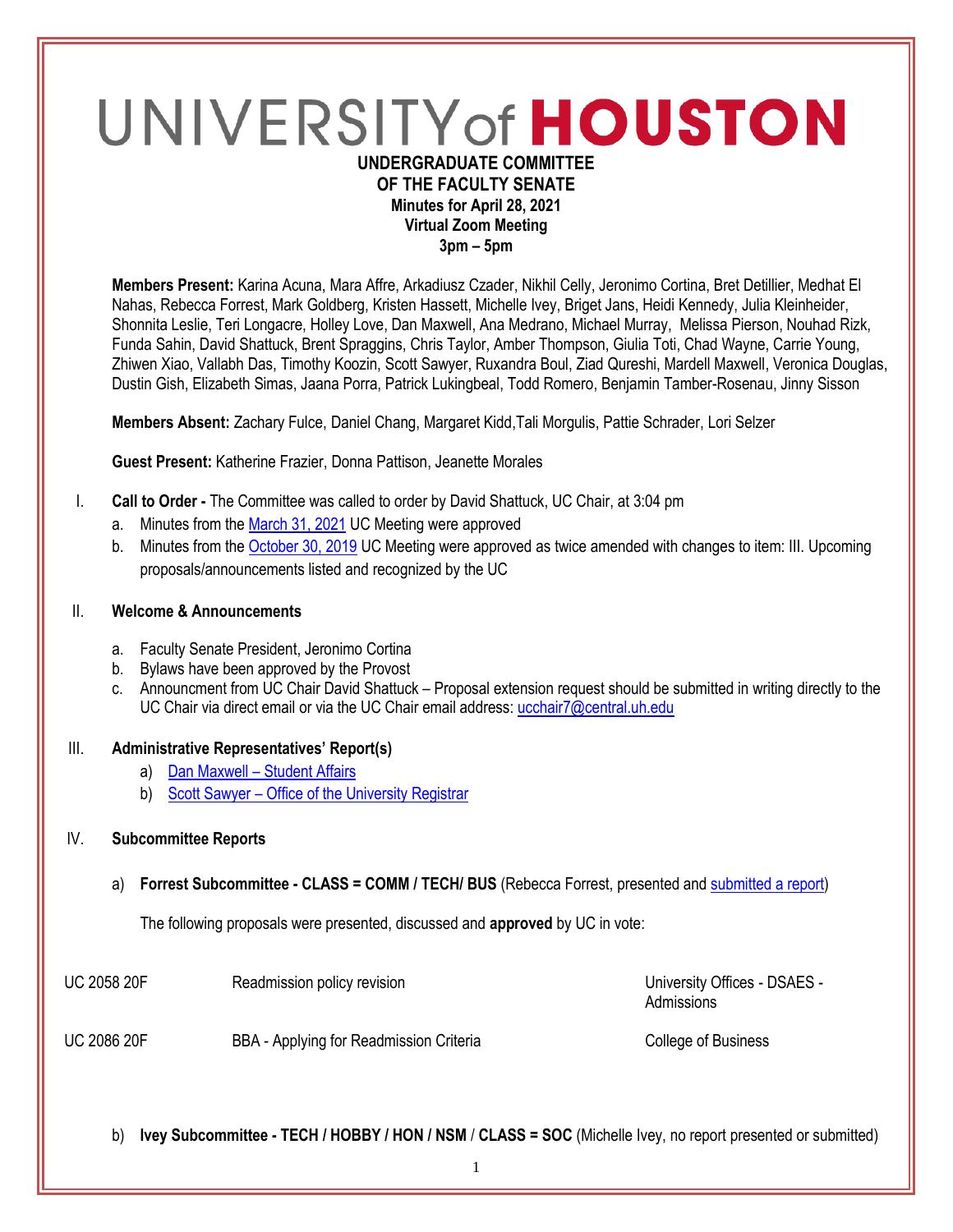c) **Love Subcommittee - CCS / ECON / NSM / BUS / HON, EDU** (Holley Love, presented an[d submitted a report\)](https://uofh.sharepoint.com/:b:/s/uc/admin/ET3jNFOIzVBLsVa2UZrqVFsBaXIWZB4zR9RuTE1Vh5jFEA?e=1xQm5P)

The following proposal was presented, discussed and **approved** by UC in vote:

UC 2206 20F NSM Computer Policy College of Natural Sciences and

**Mathematics** 

d) **Medrano Subcommittee - BUS** / **CLASS = ENG, HHP, HS, HIS** (Ana Medrano, presented and [submitted](https://uofh.sharepoint.com/:w:/s/uc/admin/ETAzOs7fYvBIhDaZ0iyBbWoB3wG_I7WZ7nZWGqXsk__3SQ?e=cOtbeW) a report)

The following proposal was presented, discussed and **approved** by UC in vote:

UC 2281 21S BS in HDFS and MEd in SPOP Dual Degree Program College of Education –

Psychological, Health, and Learning **Sciences** 

e) **Thompson Subcommittee - MCL / PS / ENGI / HRM / COA / CLASS = MCL, PS, WGS / TECH** (Amber Thompson, no report presented or submitted)

### V. **Old Business**

- a) Tabled for Next Meeting:
	- UC Subcommittee on Discontinued Courses: Kristen Hassett Bret Detillier Katherine Frazier Michelle Ivey Heidi Kennedy Donna Pattison

[UC Guidance on Continuity During Course Offering Changes](https://uofh.sharepoint.com/:b:/s/uc/admin/EbcYFRbvzcdCn36Tv9Q6esoBnGeAOCGCsg1sp4ict_CGaQ?e=NU2BmW)

# VI. **New Business**

a) TCCNS Adoptions - Approved

# UC 2286 21S [TCCNS Adoptions and Edits \(6th memo\)](https://uofh.sharepoint.com/sites/uc/Lists/ProposalSubmissionAndTracking/DispForm.aspx?ID=2286&ct=1618935961407&or=OWA-NT&cid=515ae59a-9770-fdda-c508-d165c831af74&originalPath=aHR0cHM6Ly91b2ZoLnNoYXJlcG9pbnQuY29tLzpsaTovcy91Yy9FM3hhM3RVVXJXWkFqUldQeWh5NDBENEJySDc1OEhwLWVWVVB3dHNBempvbVBBP3J0aW1lPWdDZ2xfUmdFMlVn) University Offices – Office of the

Provost – Student Success

- b) Nominations Committee Updates:
	- i. Report from the Nominating Committee with three candidates:
		- Holley Love
		- Jaana Porra
		- Amber Thompson
- c) Call for Additional Nominees:
	- i. There were none
- d) Candidate Speeches from the Nominees
- e) Election Commenced
- f) Certification of the Election:
	- i. Holley Love elected by vote of committee as Chair Elect